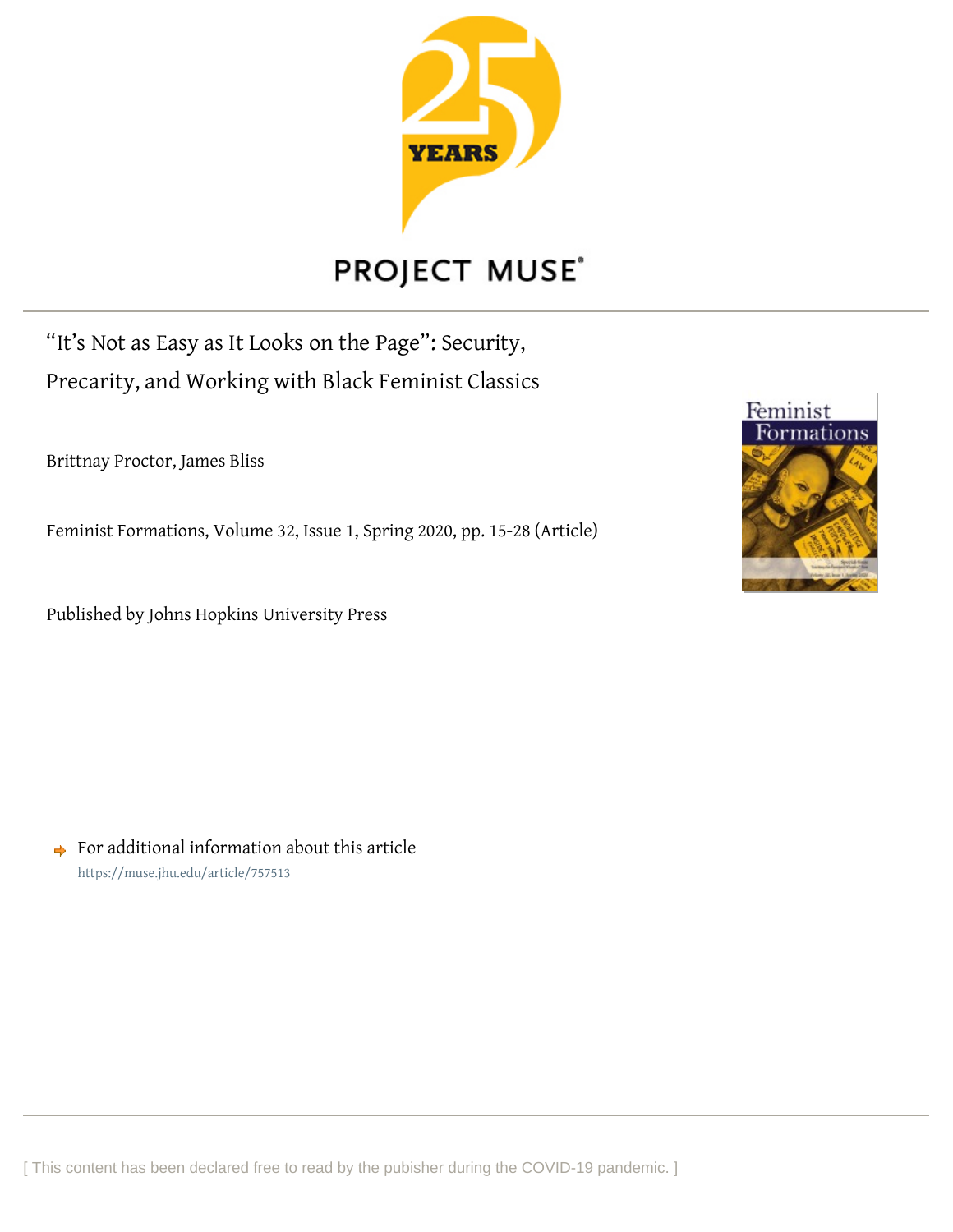# **"It's Not as Easy as It Looks on the Page": Security, Precarity, and Working with Black Feminist Classics**

**Brittnay Proctor and James Bliss**

*This article presents reflections on the contemporary academic workplace from two junior scholars working with Black feminism in interdisciplinary contexts. We reflect on our own interactions with two Black feminist "classics"* Conditions V: The Black Women's Issue *(1979), co-edited by Lorraine Bethel and Barbara Smith, and* Home Girls: A Black Feminist Anthology *(1983), edited by Barbara Smith, and consider the challenges of teaching Black feminism in the classroom. We discuss both our experiences as education professionals working within and against hostile institutions, and our experiences in the classroom. We explore the dynamics of teaching Black feminist theorizing in an increasingly financialized and securitized environment, where our students' desires for economic security index a worsening precarity they share with us. In the face of these desires for security, we explore what of the Black feminist tradition resists any reduction to the brutalizing logics of racial capitalism.*

**Keywords**: Black Feminism / Higher Education / Labor / Pedagogy / Security / Smith, Barbara

# **The End of the Day . . .**

We didn't realize all the feelings we had about teaching until we started writing about it. We didn't realize how many feelings we'd have about those feelings until we started rereading what we wrote. Will we sound ungrateful? Will we sound unprofessional? Will sounding unprofessional affect our professional lives? Will the way we sound reflect badly on our colleagues or our institutions? How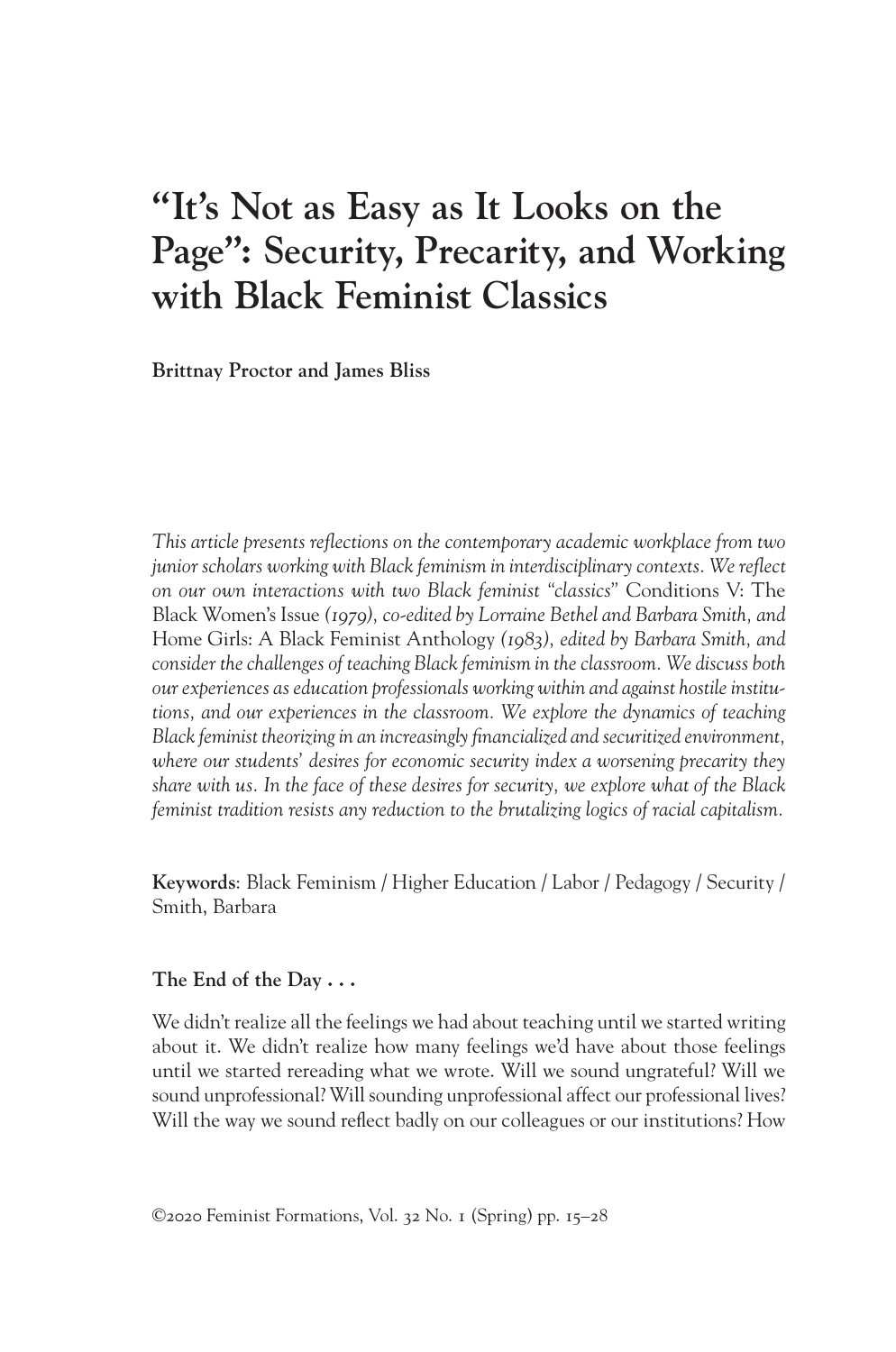will our colleagues or our institutions feel about how we're feeling? Will their feelings have some material impact on our lives?

These are (some of) the concerns we carry as nontenured, non–tenure track "junior scholars." By the time this piece is in print, we might not be so contingent. We might get off the job market treadmill and onto the junior faculty treadmill. But we're also just a little bad luck away from being "independent scholars," wishing we were still "junior scholars." Because we see the mixture of condescension and guilt our professional associations reserve for the tragically nonaffiliated. Because we're fumbling around an industry organized almost entirely around the distribution of prestige—we all need just enough that we don't come off as desperate for it. In this moment, it feels like each of us is only ever a few cycles from unhirable. Apocalyptic thinking is one of the affective responses to our structural vulnerability. This piece reflects on both our common structural vulnerabilities and the differences that make a difference within those structures of vulnerability.

We chose a pair of feminist classics that cut to the heart of the hydraulics of security and precarity that shape contemporary academic labor, and, further, that gave us a sense of the histories that we live in the present: *Conditions V: The Black Women's Issue* (1979), edited by Lorraine Bethel and Barbara Smith, and *Home Girls: A Black Feminist Anthology* (1983), edited by Barbara Smith. The *Conditions* issue was part of a wave (forgive the metaphor) of feminist publications that included academic publications like *Signs* and *Feminist Studies*; literary-political publications like *Sinister Wisdom*, *Heresies*, *Common Lives/ Lesbian Lives*; and newsletters, broadsheets, and newspapers like *off our backs* and *Sojourner*. 1 It meant to contribute a range of Black feminist and lesbian feminist voices to the burgeoning world of feminist independent publishing, and entered a circuit that moved between early women's studies classrooms, feminist literary practice ("I think every young feminist wrote poetry," Barbara Smith joked in a 2003 interview), and feminist activism. Feminist independent publishing was a venue for disseminating the work, literary and political, produced by feminist activists, or women simply energized and animated by feminist activism. Those feminist publications became the materials of the women's studies classroom. The women's studies classroom energized and animated women, young or old, who passed through them and began their own activism and writing.

*Conditions V* was less an attempt to be included in a white-qua-universal feminist discourse than an invitation to a new kind of feminist discourse. *Home Girls* was one attempt to extend the life and the project of *Conditions V*. Alexis Pauline Gumbs (2010) has noted that *Home Girls* was an attempt to keep the *Conditions* volume in print, understanding that the anthology as a form had a longer lifespan than the journal issue. Almost twenty years later, after the collapse of Kitchen Table: Women of Color Press, *Home Girls* was published anew by Rutgers University Press, a way of saying that the university press has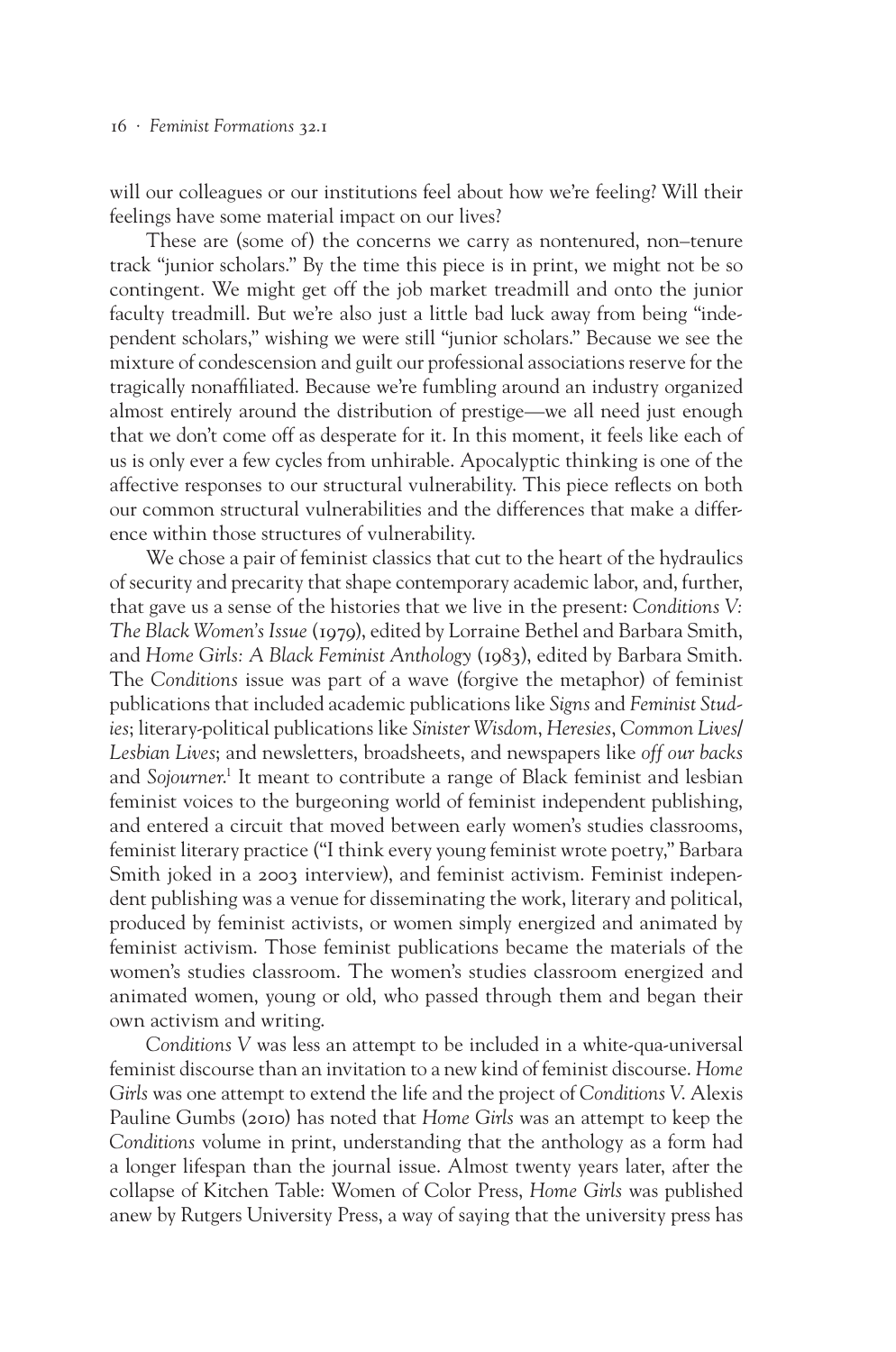a longer lifespan than the independent feminist press. One wonders what sort of lifespan the university press has at this moment. *Home Girls*, Gumbs notes, was one of two projects Barbara and her sister, Beverly, were working on in those days. The other never came to fruition. We think of all the projects we try to speak into existence, the projects we fear we'll doom if we speak about them "too soon," and the projects we hope everyone forgets we said we were working on. "Here we are again," Gumbs tells us, "with intention and absence, a desire that we somehow realize is queer because it was impossible at the end of the day" (2010, 465).

We teach under impossible conditions. Not, or not only, because teaching is one of Freud's "impossible professions," though we're confronted often with that particular truth. Though our experience in the classroom, and our encounters with our students, make up the bulk of the experiences we call "teaching," our conditions are determined by university administrations increasingly disinterested in maintaining the pretense that universities have any function other than extending social inequality. But knowing we're doing impossible work under the best circumstances doesn't assuage the shame or anger of feeling like we're "failing" students we care about, or even failing the students who demonstrate how little they care about us as individuals or as teachers offering them some point of connection to the Black radical tradition.

"The thing is that people need to know that it's not as easy as it looks on the page" (Smith 2004, 103). Reflecting on a career that had, by 2003, led her in and out of the academy and in and out of independent publishing, Smith had the perspective to "feel good about the work [she'd] done" and "feel anxious about the work [she] still [has] to do" (102). We have much more work ahead of us than behind us, but Smith's model inspires us. It's never as easy as it looks on the page. There are layers of anxiety we wanted to keep in our writing because we know that everyone who teaches these materials in these classrooms has similar experiences, similar feelings, similar feelings about their experiences. We wanted to write this piece for other untenured and underpaid education professionals trying to share the best of the feminist tradition with students who vaguely hate them, or who sleep in the heat of a crowded lecture hall. We also wanted to write this piece to affirm the work of educational professionals who are brutalized by the forces of antiblackness, cissexism, and heteropatriarchy. As the faces of "diversity" on college and university campuses (whether you are committed to said work or not), you and your classrooms are left vulnerable to various forms of terror and violence. *What* you teach matters less than *to whom* you are teaching it. Returning to Gumbs, "the queer thing about survival is: the end of the day isn't the end of the day. When all is said and done, all has not been said or done, because we are still in a process of learning from the implications of what did and did not happen" (2010, 465). We hold the impossibility of our conditions with the impossibility represented by *Conditions V* and *Home Girls*, by every classic of the Black feminist tradition.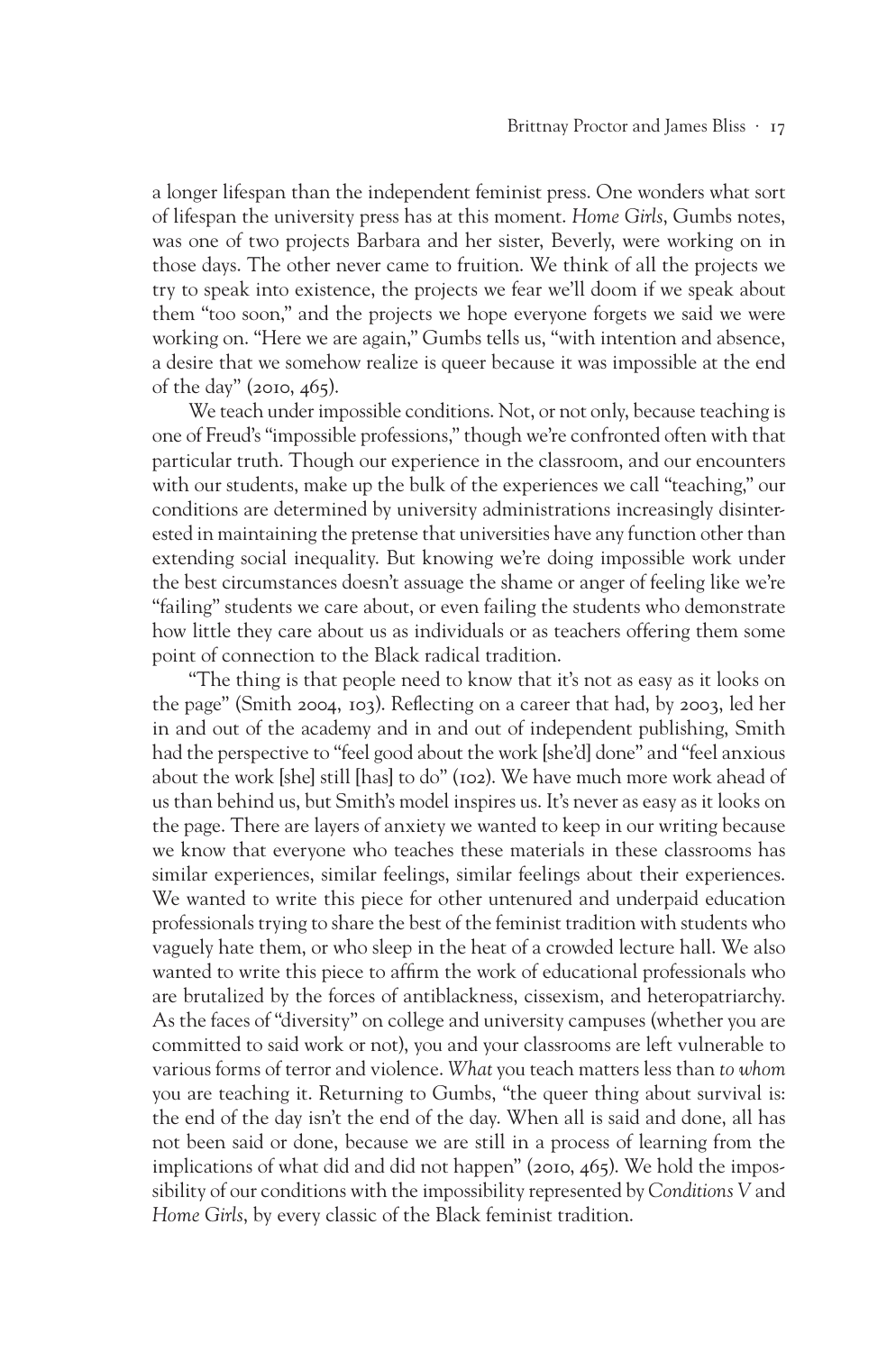We broke up our reflections into three categories: reflections on our experiences as teachers, how we interact with these Black feminist classics and bring them into our classrooms, and how we make sense of all of the above in the present moment. We organized our reflections in this way to concretize the specific challenges of teaching Black feminism in the classroom, such as the mounting pressure for both junior scholars working in interdisciplinary Black feminist contexts and the students they teach to produce economic security. What follows is a reflection on the stakes of teaching Black feminism in the classroom and the lessons on resisting "security" that Black feminist classics like *Conditions V* and *Home Girls* teach us.

#### **"Her Own 'Personal Politics'"**

James Bliss: I've found I take my teaching conditions for granted, and there's a shorthand I can use with other advanced graduate students in the University of California system, but when I meet graduate students and faculty from other sorts of institutions, they can't wrap their heads around the work we do. Briefly, the bulk of our (nonloan) funding comes from teaching assistantships. In a standard funding package, we may have between two and zero years of fellowship funding. In the humanities, our teaching can consist of teaching lower-level writing courses or working as TAs for larger lecture courses (which has been my experience). We may TA in our chosen discipline, or we may not. We usually have two sections a week, most sections will be between 25 and 35 students, and some can be well north of 50. So we might teach 50 students each term, or we might teach 150 students each term. But TA work is only "teaching" in the sense that the institution tells us we're "receiving valuable teaching experience." The courses I teach, the courses I design and implement, came during summer sessions, though now I've also taught large introductory lecture courses during the regular academic year. As a doctoral candidate, I've taught classes of 200 students, and been in a position of (extremely) nominal authority over three TAs. All with my pay capped at 20 hours a week. If I'm one thing, it's cost-effective.

I generally teach courses in the African American Studies introductory series, courses meant to give overviews of African American history and culture and of the concept of race. It's probably an unspoken assumption that each course will have a sustained engagement with Black feminist thought and with Black women as agents within the history of Black life and Black freedom struggle in the Western Hemisphere. Which is great. It's great to have that commitment at the department level. I count myself lucky to be an alumnus of, and an occasional teacher in, Irvine's Department of African American Studies. But the Department is not the School (of Humanities), and the School of Humanities is not the (Grad) Division, and Grad Division is not the upper administration or the Office of the Chancellor or the Board of Regents or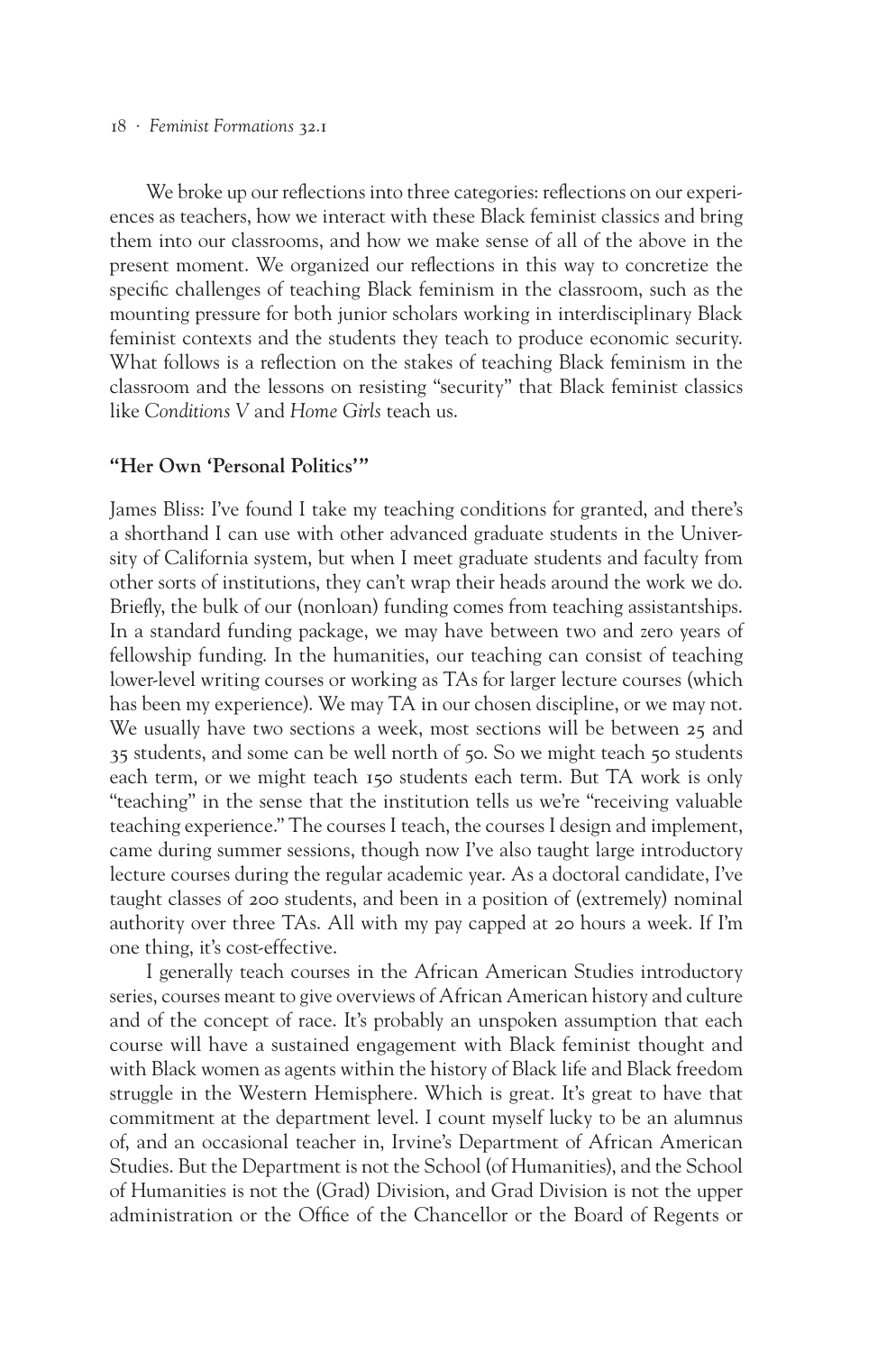the state legislature. When I'm thinking at the department level, it's hard to remember why I grind my teeth away all night.

Brittnay Proctor: After I successfully defended my dissertation in the summer of 2018, I began the position I currently occupy. I am a one-year visiting assistant professor in a Women's, Gender, and Sexuality Studies program at a liberal arts college, which has a total undergraduate student enrollment of approximately two thousand. The college is located in a small city in the Middle West.

The college I teach at emphasizes undergraduate mentorship and research; faculty primarily teach and advise undergraduates. Most faculty at the college, contingent or otherwise, have considerable teaching and advising loads. As visiting faculty for the year, my teaching load is two to three courses on the semester system, and I also co-advise four senior research projects.

During the fall of 2018, I taught two sections of Introduction to Women's, Gender, and Sexuality Studies. The enrollment for each section was some twenty-plus students. It was my first time teaching Introduction to WGSS, so I felt a bit insecure designing and teaching the course. Some of my insecurity stemmed from the anti-Black logic that Black Studies (which is what I got my PhD in) is, at best, irrelevant to the field of Gender and Sexuality Studies, and at worst, opposes the field and the project of feminism. We see this anti-Black logic manifest itself in the field of Gender and Sexuality Studies in a variety of ways. From the framing of Black Studies, by the field of Gender and Sexuality Studies, as somehow inherently or "more" patriarchial/homophobic/transantagonistic, to the institutional exclusion of Black Studies faculty and coursework in the field of Gender and Sexuality Studies, alongside the embrace of Ethnic Studies (framed as non-Black or nonrelational to Black Studies) to the almost exclusion of Black Studies, and so on. Black Studies is made to be out-of-place within Gender and Sexuality Studies.

But my insecurity was also spurred by an internalization of all of the antagonisms and resistance faced by both myself and other Black feminist scholars when teaching Black feminist texts in the classroom. My iteration of the course was designed around Black feminist approaches to the field of Women's, Gender, and Sexuality Studies. This meant that I taught texts that revolved around Black feminist ethics and concerns such as: violence against Black (trans) women and women of color, violence against Black trans people and trans people of color, the prison industrial complex and the criminalization of sex work, selfdefense, and "citizenship" status, the militarization of borders and territories by the West, critiques of bourgeois and carceral feminism(s), and so on. Between my insecurities, the institutionalization of WGSS, and the institution I taught at, I felt pressure to also teach white "canonical" feminist texts for the intro course. I often asked myself, what does it mean to teach Black feminist texts in courses that are traditionally taught with Black feminism as an outlier, in this case, Introduction to Women's, Gender, and Sexuality Studies?<sup>2</sup> Where is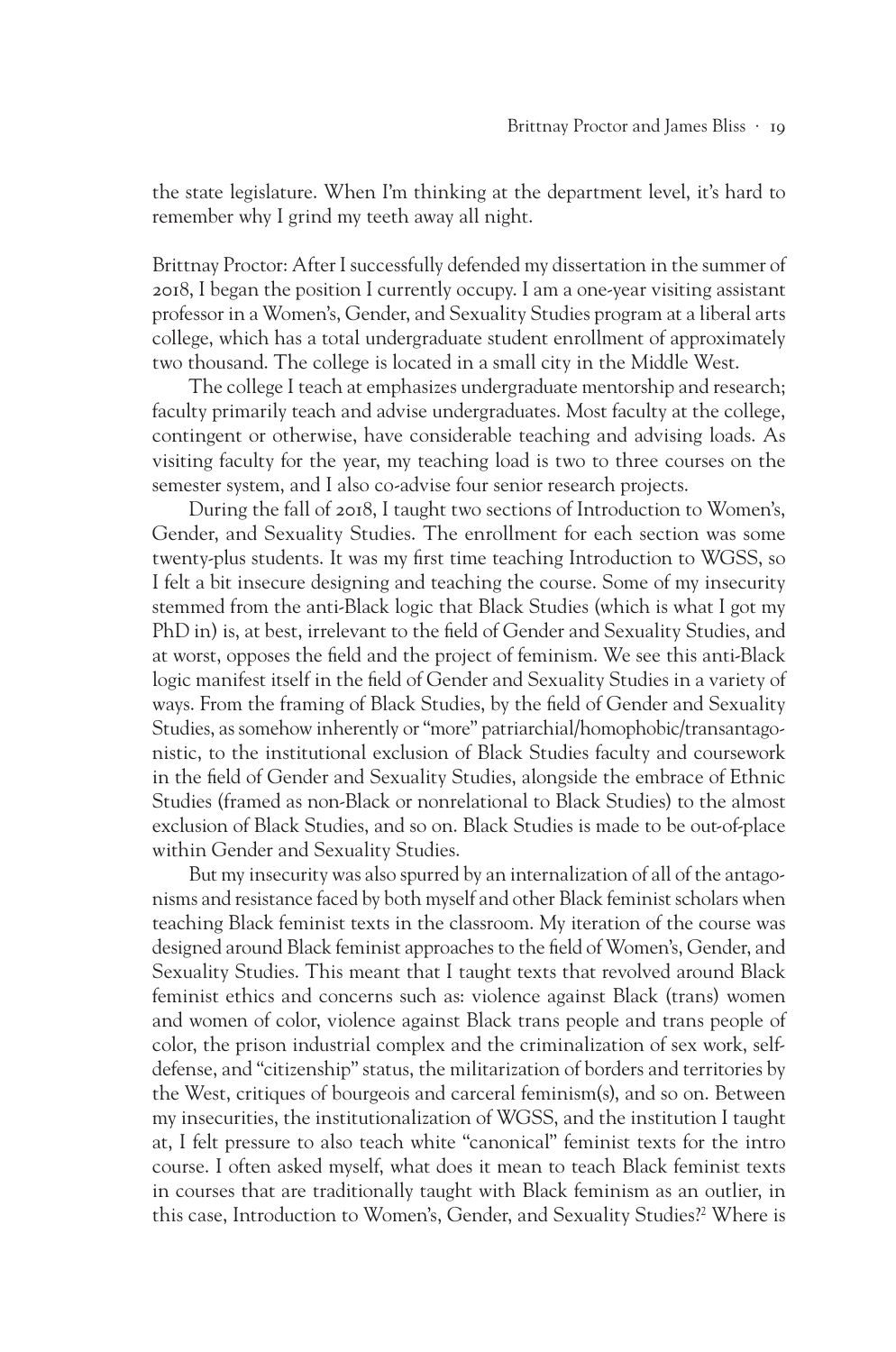the teaching of Black feminist texts like *Conditions V* and *Home Girls* made legible? Retrospectively, I wonder what it would mean to exclusively teach Black feminist classics like *Conditions V* or *Home Girls* for Introduction to Women's, Gender, and Sexuality Studies?

JB: I always struggle with the day/week problem when I'm designing courses, whether it's a course on theory or a historical survey. That is, how do I incorporate Black feminism, either its theoretical contributions or its historical outline, within the "larger" concerns of the field I'm tasked with "introducing"? Is there a day on Black feminism? A week? A unit? Do I mark some distinction between lesbian feminisms and more "mainstream" feminisms? What about nationalist Black feminisms? And with the great and increasing variety of Black feminist historical work, how do these questions impact how I teach or what I assign about the histories of slavery and colonialism, or Jim Crow, or the Great Migration, or the Harlem Renaissance, or the long career of the Civil Rights Movement and Black freedom struggle? It's times like that I have to step back and breathe and remember there are two other classes in the sequence that I'm not teaching.

Still, I talk about teaching with people. I compare myself to what other people say about their teaching, and I always come up wanting. Other people sound like they're connecting with their students, like their students come out of the sessions feeling like agents of change. When other people talk about teaching it sounds like their students leave the room or leave the semester imagining they've learned something. I don't feel nearly so efficacious. At worst I feel like they're surviving my lectures. At best, I feel like I'm offering them something that, maybe, they'll find some utility in.

And that something I imagine I'm offering is a relation or a way of relating to a textual tradition. A practice of reading and a way of being authorized by a set of texts. Or finding ways to be open to being authorized by those texts. And those texts are, themselves, a heterodox collection of artifacts, textual expressions of histories (plural) of Black liberation struggle as nothing more and nothing less than histories (plural) of Black feminism. It's an attempt to treat the texts as expressions of an ongoing practice. It's an attempt to learn to interact with texts in a way that doesn't freeze them in time and space. A way to honor that practice by being willing to find something new inside them.

BP: My initial hesitancy and insecurity might be best understood as reactionary—an existential crisis enacted by whiteness, or the "twoness" of my consciousness (as described by W. E. B. Du Bois). I imagined my students' response to the design of the course well before our first class meeting and anticipated the "consequences" of teaching Introduction to WGSS from a Black feminist framework.

I also think my initial hesitancy marks my students' refusal of (my) Blackness and any indication of its relationship to the field of Gender and Sexuality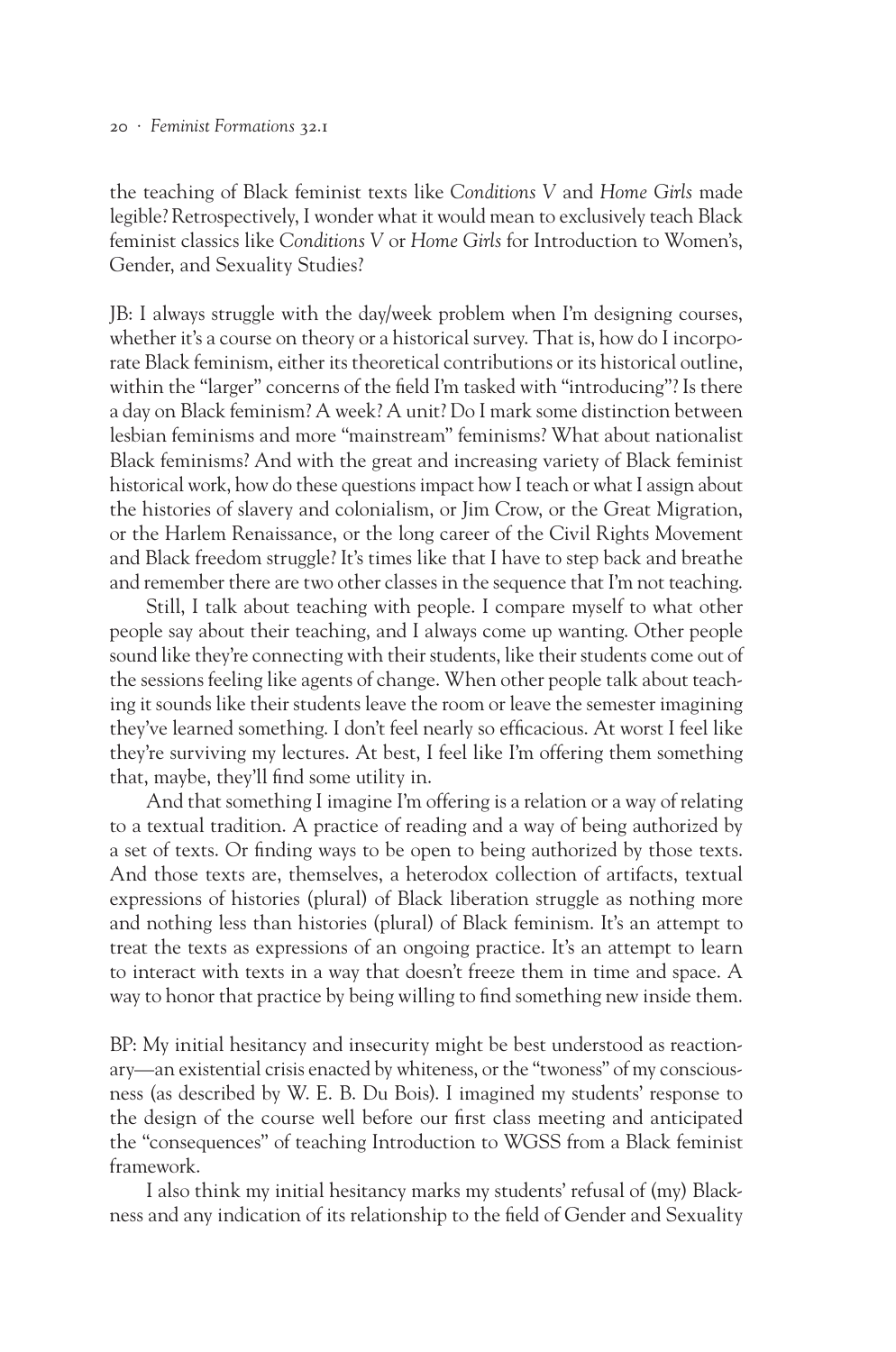Studies. It was challenging to teach the course from a Black feminist framework because of the way the category of "woman" is framed in the title of the course. For me, I have issues with the category of "woman," as it relates to the institutionalization of Gender and Sexuality Studies because it is often used to (or implicitly) supplants what Barbara Smith terms in *Home Girls* "the simultaneity of oppression": "The concept of the simultaneity of oppression is still the crux of a Black feminist understanding of political reality and, I believe, one of the most significant ideological contributions of Black feminist thought" (2000, xxxiv). The use of "women" in this way makes white womanhood the epistemic center of "feminism" and the ideas and concepts related to the field of Gender and Sexuality Studies. This additive approach (i.e., using "Black" as a modifier) allows white women students to believe that "feminism" is their inheritance without ever asking the following: (1) What is the project of feminism? (2) What are the implications of the unitary model of feminism? (3) What is their relationship to feminism?

Consequently, in the course of teaching the two section of Introduction to WGSS, I felt my students' expectations of what the course content and my pedagogy should be: the active and passive universalization of gender, sexuality, and feminism; and my orientation toward the field and feminism, which is rooted in Black Studies and Black feminism, were at odds with one another. The undercurrent of the classroom environment, what I might call an affective cloud consisting of students' expectations of their Black woman instructor, was confirmed by the following feedback from a student: "the teacher tended to bring in her own 'personal politics.' The course was less informational because I felt as if the teacher would veer off and begin to complain about the world."3 My subjectivity as a Black woman academic ("the personal") and the Black feminist ideas and ethics the course primarily revolved around ("the political") were framed as an antagonism to my overwhelmingly white classroom.

My specific experiences in the classroom varied: my, albeit infrequent, mammy-fication by students in the course was apparent, as I was asked to do labor that I am simply not qualified or credentialed for, which proved quite difficult given that the majority of my students were white. But alternatively, there were some students in both sections of my course that held space for my failures as an instructor and also the impossibility of classroom collaboration and discussion given the course materials.

JB: I've been thinking of paying my friends to read my student evaluations for me. Then organize the good ones for my teaching packet. I'm told there are people who find valuable things in their evaluations. Sometimes I dream I'll wake up a different person, a person who finds usable truths in student evaluations. I'll become one with the algorithmic university. I'll find the best combination of quantifiable metrics to demonstrate my utility and efficacy.4 Or I'll wake up and know all the tricks and techniques of "active learning." "Active learning"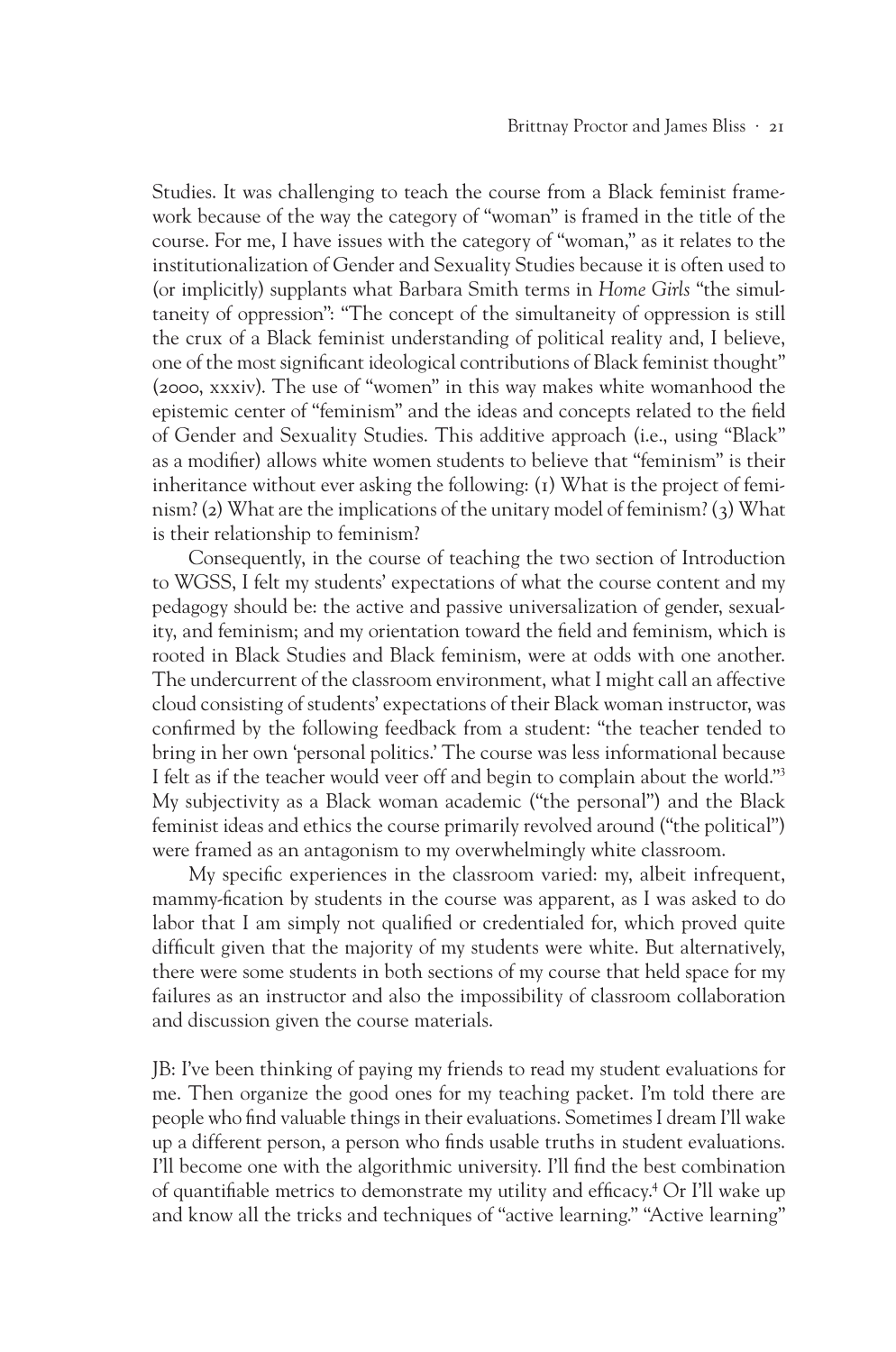presents a new set of difficulties in my classrooms because I see how my social identity, the way I occupy the position of a cis-white-man at the front of a classroom, authorizes some of my non-Black students to say the worst nonsenses when I open lectures up to their input. Of course, there are students who will articulate pure racism no matter who is teaching the course. There are students who save their worst invective for Black women instructors. And there are students in my courses who offer their racism and sexism *solicitously*, who are looking for a moment of anti-Black solidarity to re-ground them in the world they know. Worse still, I could perform some righteous disavowal of my openly racist student only to comfort their peers, the regular liberal racist students—the students who don't understand that anti-Black solidarity is structural rather than voluntary, that we don't simply "opt out" through proper thoughts and good works.

# **In the Academy, Or Anywhere Else**

BP: *Home Girls: A Black Feminist Anthology* inherits *Conditions V*'s investment in describing the centrality of Black lesbianism to the project of Black feminism, especially the importance of Black lesbian writing. In the "Introduction" to *Conditions V*, Lorraine Bethel and Barbara Smith make it a point to discuss the "the racial/sexual politics of publishing," which ultimately shapes the content of submitted/published works: "If we had to choose between giving space to a lesbian/feminist expression of the Black female experience and a less overtly radical treatment of this experience that would have a good chance of publication elsewhere, we should place a premium on providing a voice for the less publishable work" (1979, 12). Bethel and Smith are cognizant of the impossibility of publishing Black lesbian/Black feminist writing with publishers, without having to dilute or mitigate the contents of said work. Their commitment to a politics of publishing that centers the work of (unpublished) Black lesbian/Black feminist writers reminds us of the overwhelming anti-black, heteropatriarchal orientations towards publishing, both in academia and elsewhere. What their work also shows us is that the "racial/sexual politics" that shape the reception of Black lesbian/Black feminist writing by publishers, are the same politics that shape the reception of said work in academic settings like the classroom.

Given that I have the latitude to teach and design my courses as I wish because I am housed in a WGSS program in which I am the only faculty member housed solely in the program (I do not have other departmental/program appointments or affiliations), I am able to assign and teach Black feminist classics like *Home Girls* and *Conditions V*. Alternatively, given the ever increasing financialization of liberal arts education in the United States, specifically, and the financialization of the US economy, more generally, my students are mostly disinterested in Black feminist thought and theory. The ethics imperative to *Conditions V* and *Home Girls* are at odds with how many students see the role of their education (i.e., to attain financial stability).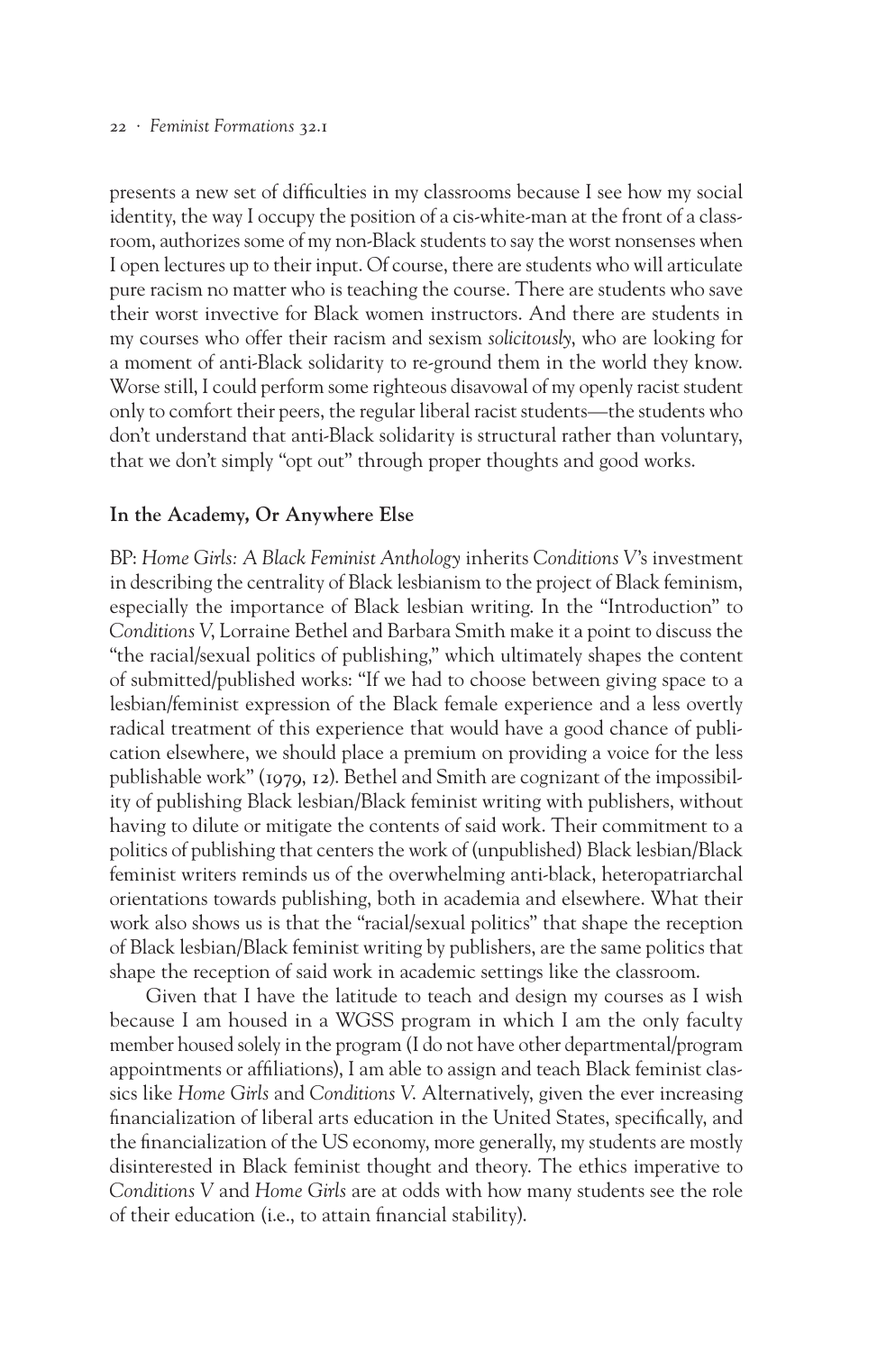JB: Our own access to financial stability is linked less to the content of our courses, or to our "performance" as instructors, and more to our capacity to embody, for our institutions, some combination of "diversity," "inclusion," or "excellence." But there we are, in classrooms and office hours, face to many faces with students who feel put upon because they *are* put upon. Meanwhile, a rotating cast of professional administrators saddle us all, students and instructors, with converting the textual artifacts of the desires called Black feminism into chores, tasks, debts, grades . . .

There are moments I'm shocked by my own inability to think institutionally, when I resent students for not reading (or, for participating in a massive, unorganized work slowdown), or for expressing more concern for their grades than the materials (or, for doing what any of us does when we sacrifice the health of our souls for short-term security). The conflict, between the institution itself and the workers and students passing through it, is displaced onto a set of conflicts between "academic" workers and students. The antagonism, between antiblackness *as institutionality* and Black feminism, Black study, Black students, Black workers, suffuses the entire enterprise of higher education as its condition of possibility. Or it certainly seems to. It would go some way to explain the long and spectacular failure of the professorial class to think (and act) seriously about our labor conditions.

So in the classroom, as the site of a displaced class conflict, as the site of an unspeakable (but never unspoken) antagonism, I can (try to) follow the example of those feminist classics, to instruct the noninstrumental. Spend half a session talking about poems, journal entries, song lyrics—and they're not on the midterm or the final. Try to demonstrate that "noncritical" forms still think critically. Endeavor to be "a bit much." Even friendly reviews of *Conditions V*  and *Home Girls* took issue with the variety of forms they included, their lack of focus (McDowell 1982; Spillers 1984). When I teach from *Conditions V* or *Home Girls*, I like to also assign some reviews, to convey the capaciousness of Black feminist theorizing, and to de-instrumentalize the work we're doing.

Ultimately, our students believe something that we also believe: that there is some form of training that becomes security. We know that we can't vocationalize a liberal education into something that guarantees them secure employment. Our faculty advisors (on good days) know that they can't vocationalize our graduate training in a way that guarantees us secure employment. There isn't any training that changes the letterhead on our cover letters to the handful of elite schools from which doctoral students reliably become tenure track faculty. Outwardly, I'm patient with my students who, consciously or not, would like an instrumentalized education. Inwardly, I'm as impatient with them as I am with my faculty mentors (for not magically instrumentalizing my training into tenure) and as I am with myself (for believing something I know isn't true).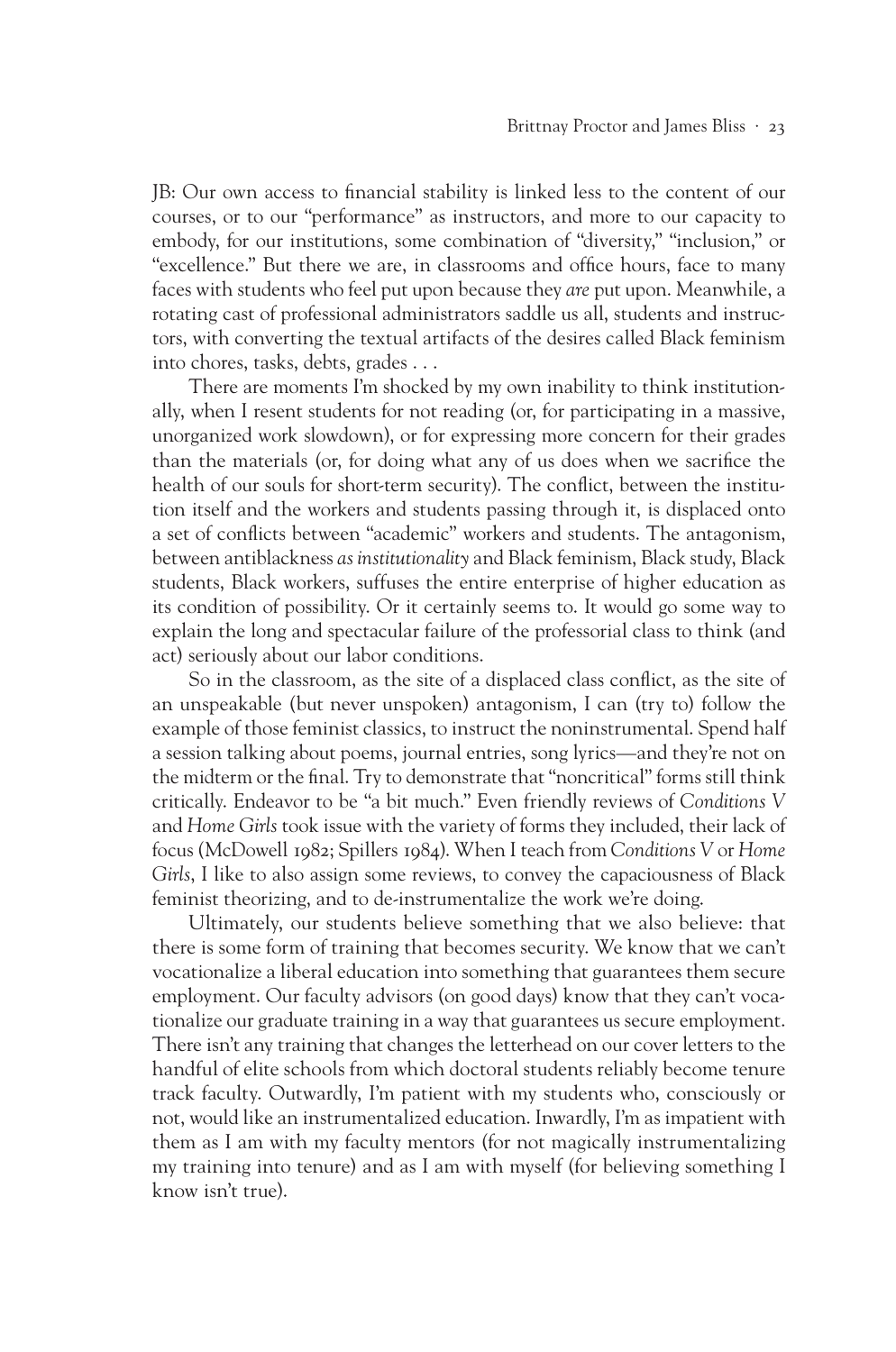BP: To the point of training equating to security, I believe students, especially those who are Black, nonwhite, or working-class, face exceptional pressures to materialize their education into employment (again, training equals security), but I often find that these are the students who are often more curious about (or interested in) what the works of Black feminism (i.e., *Home Girls* and *Conditions V*) have to say about labor, political economy, and overall, our current social order.

I have also, ever increasingly, found myself discussing the labor of Black feminists in academia (and in general, job precarity in academia) with my students. Returning to *Home Girls* and reading *Conditions V* has reminded me of how important it is to account for and name Black women's labors, including my own. For example, Barbara Smith spends much of the introduction to *Home Girls* detailing the labor of Black women and "in particular Black feminists" and its "obvious and unrecognized impact on the development of other political groupings and upon the lives and hopes of countless women" (2000, xxxiii). While Black feminists like Smith have struggled and labored to maintain the project of Black feminism, those disinterested in said labor, (white) researchers of the "lives of black women" and non-Black feminist scholars, have benefited from said labor. Black feminist labors have been made "gainful" for others, but have left Black feminists assed out, destitute, overworked/underpaid, and so on. The "life" of Black feminists, of Black feminist thought and theory is often brief and fleeting. For example, in response to the waning institutional support for Black feminist theory, Ann duCille (2010, 33) writes, "but the question of ownership and textual terrain [in Black feminist theory], like so many other issues with which the discourse was preoccupied during its short happy life, was never so much resolved as disappeared. Like old soldiers, it didn't die; it just faded away, folded into the cultural imperatives and interpretative strategies of a new millennium in which black women and their literature are no longer in vogue in the academy or anywhere else."

### **. . . Isn't the End of the Day**

BP: And it is not entirely my students' fault for not knowing about the historical and contemporary state of Black feminist labors. There is a structural "unawareness" built by institutions of higher education. In general, students do not know much about the labor conditions of colleges/universities, seminaries, and the like because institutions do not want them to know. Students are *made* to know little about their labor conditions and more importantly, those of staff and faculty.

So, by explicitly discussing said labor with students, which names the conditions under which contingent faculty and lecturers have to work at the college and also implicates the labor conditions of students, it is my strange way of empathizing with (most) students who desire, as you said, "an instrumentalized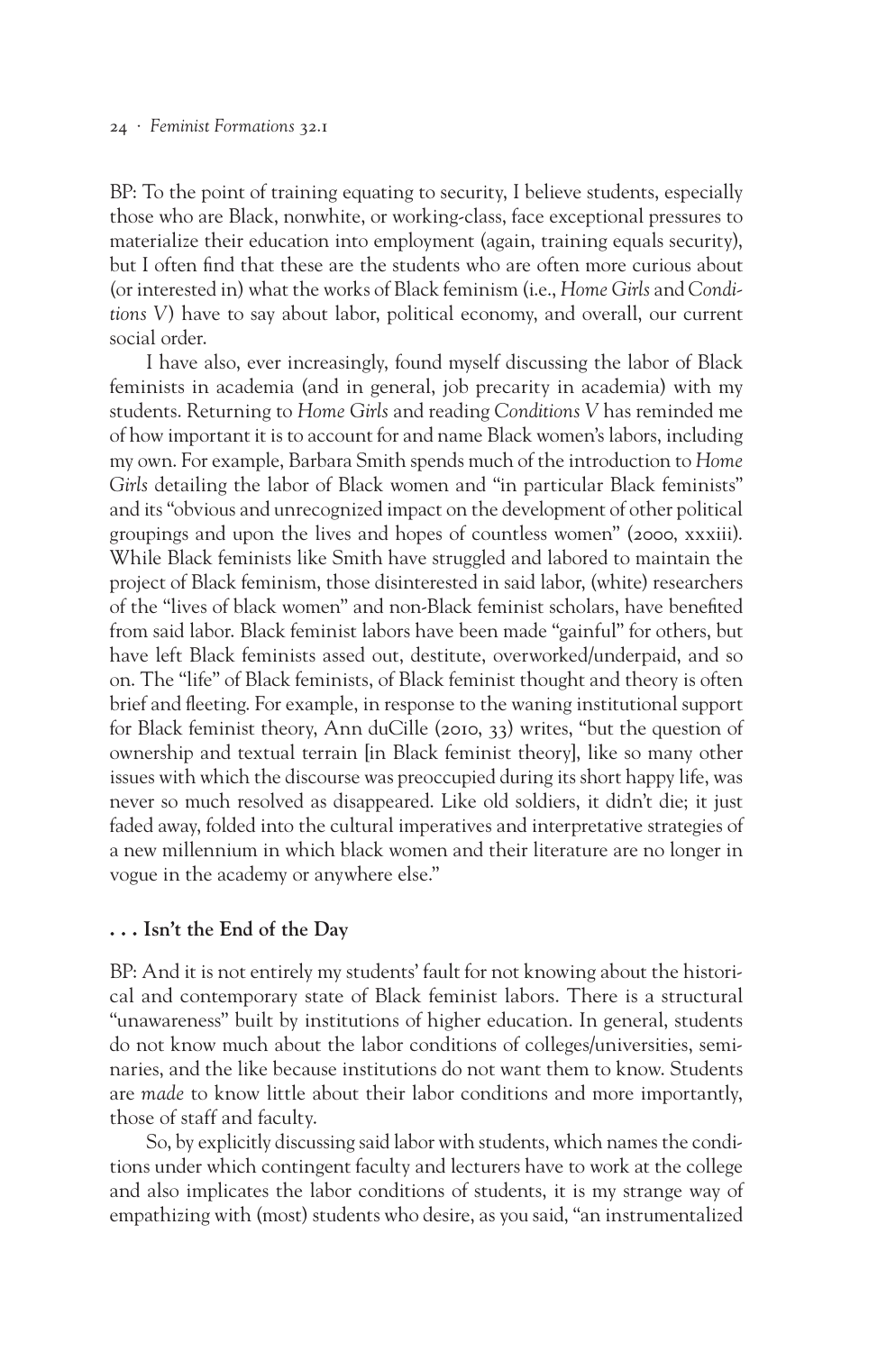education." It is also my way of dealing with my own job precarity and an attempt not to internalize my failures on the job market.

JB: I had a long winter of bad news on the job market (this was in early 2019). The wonderful thing about our industry is that all the thousands of people who also had long winters of bad news on the job market are nonetheless isolated in our failures. But one way I remember "the end of the day isn't the end of the day" is to look to history, look to the archive. The archive of the *PMLA* is a treasure trove of old convention programs and organizational miscellany. For instance, in 1974 Barbara Smith was appointed to the MLA Commission on the Status of Women in the Profession. In those years she taught courses in Black literature at Emerson College. On a Friday morning that December, she gave a paper on Black Children's Literature at the Convention in New York. In San Francisco the next year, she gave a paper on Zora Neale Hurston on a panel with Robert Hemenway and Trudier Harris (the paper would later appear in *The Radical Teacher* [Smith 1978]). She also chaired a panel organized by the Commission, "Black Women Writers: Strategies for Criticism," with Hortense Spillers, Mary Helen Washington, and Hortense E. Thornton giving papers. The names are more or less familiar, depending on one's engagement with the history of Black literary criticism, but junior scholars understand the trajectory. It's the trajectory we're told to aim for. Increasing visibility with increasingly visible scholars. We only hope to arrive at it organically. By 1976, Smith's institutional affiliation changed from Emerson College to the MLA Commission on the Status of Women. She gave a paper on Richard Wright and appeared on a panel on Minority Pedagogies, with a paper titled "Invisible Woman Teaches Invisible Literature: How It Feels to Teach Black Women Writers." During these years, Smith also published essays in the new Women's Studies journals on doing research on Black women writers and teaching about Black women writers (Smith 1974, 1976). The next year, the year "Toward a Black Feminist Criticism" was published in *Conditions II*, she appeared on the panel "Black Women Writers: Included, Excluded, and Ignored." At the convention in 1979, Smith no longer had an institutional affiliation. Three years later she reappeared at the conference, listed as a writer living in New York, New York, on a panel with Lillian Robinson and Sylvia Wynter and chaired by Gayatri Spivak on Marxist-Feminist Literary Criticism.

Across this historical debris, one can read a history of the institutional lives of Black feminist criticism. The cycles of inclusion and exclusion, of fetishization and disinterest, of acquisitions editors falling over themselves and university presses that suddenly can't find any room on their lists. Of course, one can't confuse the contours of Smith's trips to the MLA with her biography, certainly not in the service of crafting a tragedy. The years Smith regularly attended the MLA were also the years of the Combahee River Collective's Black feminist retreats, the years of *Conditions V* and, eventually, Kitchen Table: Women of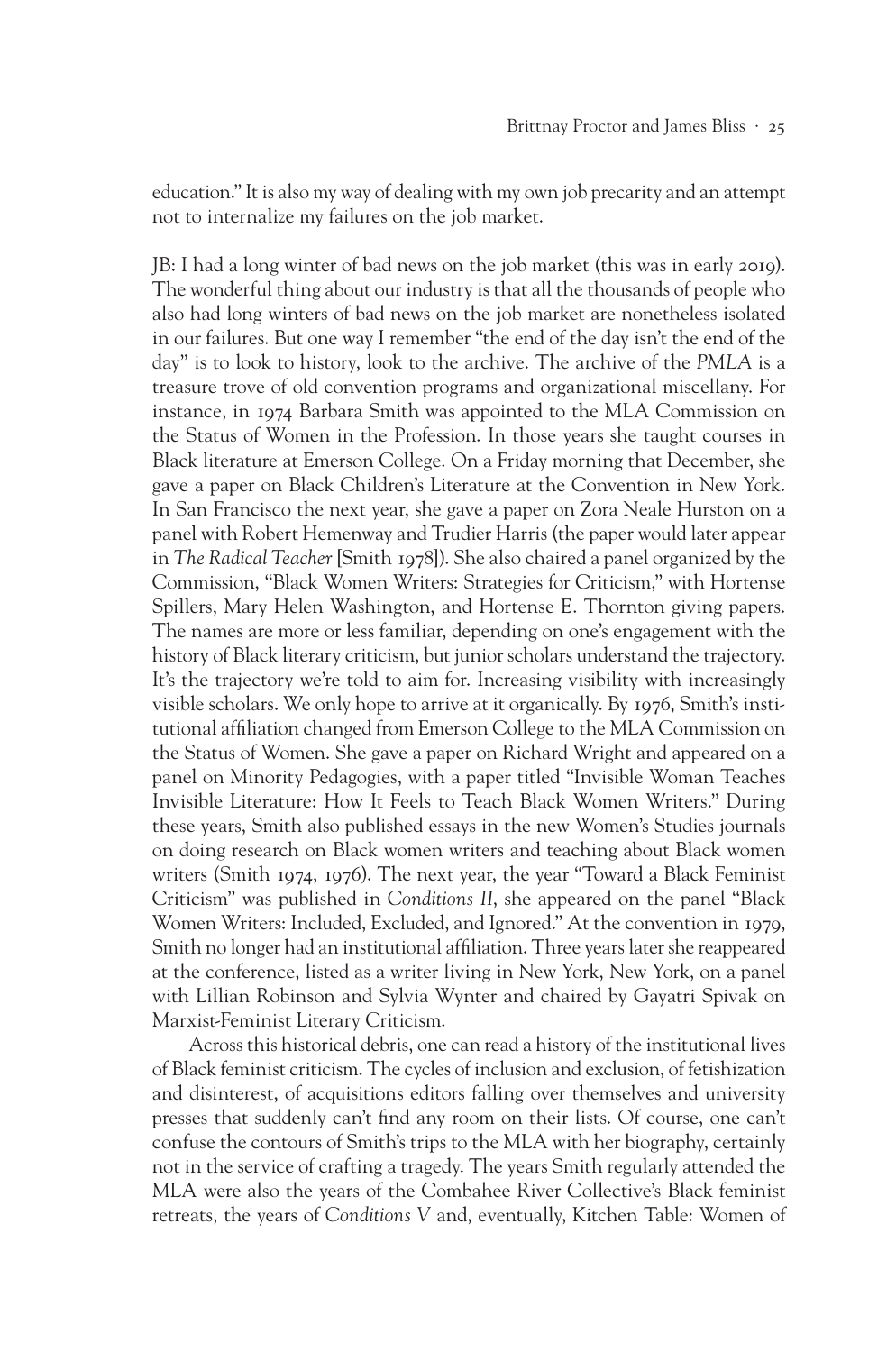Color Press and *Home Girls*. The panels, the panelists, the names that became Names and the ones who left or were drummed out. The despair of unrealized potential and unappreciated genius. "The end of the day isn't the end of the day." Our failures are impression points in much longer histories.

BP: Lorraine Bethel and Barbara Smith imagined *Conditions V* to "function as a resource for exposing individual women to Black feminist thought; we also suggest that it be considered and used as a text in a range of women's studies courses" (1979, 14). But, it is very telling that a work like *Conditions V*, which, in its conception, is keenly aware of its intended audience, is rarely taught in undergraduate courses. Surely, there is no definitive answer as to why works like *Conditions V* (and *Home Girls*) are not taught in "general" courses in the field of gender and Sexuality Studies, but we might consider how these works' investment in Black lesbianism relates to the current preoccupations of the field.

For example, the universalized "queer" subject of feminist theory and queer theory is positioned as having eclipsed a figure like the Black lesbian, making it difficult to teach students the importance of the location/subject position of the Black lesbian.<sup>5</sup> Akin to the centrality of the queer subject in feminist and queer theory, is the common parlance of conflating "women of color" writing with "Black women's" writing, making it hard for students reading the work of Black women writers to understand the significance and importance of the work on its own terms.

Moreover, the ongoing investment in lauding work that critiques "identity politics" and "essentialism," particularly, their imagined mobilization the work of Black feminists, has made feminist "classics" like *Conditions V: The Black Women's Issue* and *Home Girls: A Black Feminist Anthology* the pariahs to the future of feminist thought and theory. It positions this work as an impasse to the promise of the feminist "postmodern subject" or the resolution to the "identity crisis" of feminist theory and thought.

\* \* \*

We say all this in a moment when colleges and universities are ramping up their efforts to financialize higher education and proletarianize the professional classes, the presumed destination of the class mobility higher education claims to offer. Our teaching and service labor is marginalized within an administrative calculus organized around exchanging increasingly onerous debt burdens for decreasingly meaningful credentials. Our students become vaguely credentialed debt products. More and more academics are, ourselves, debt products. And we struggle to imagine a politics from the position of the supernumerary, the superfluous worker, the unemployable PhD, the living debt. The plurality of our positions and voices can feel debilitating. Returning to Black feminist classics like *Conditions* and *Home Girls* reminds us of the very real and present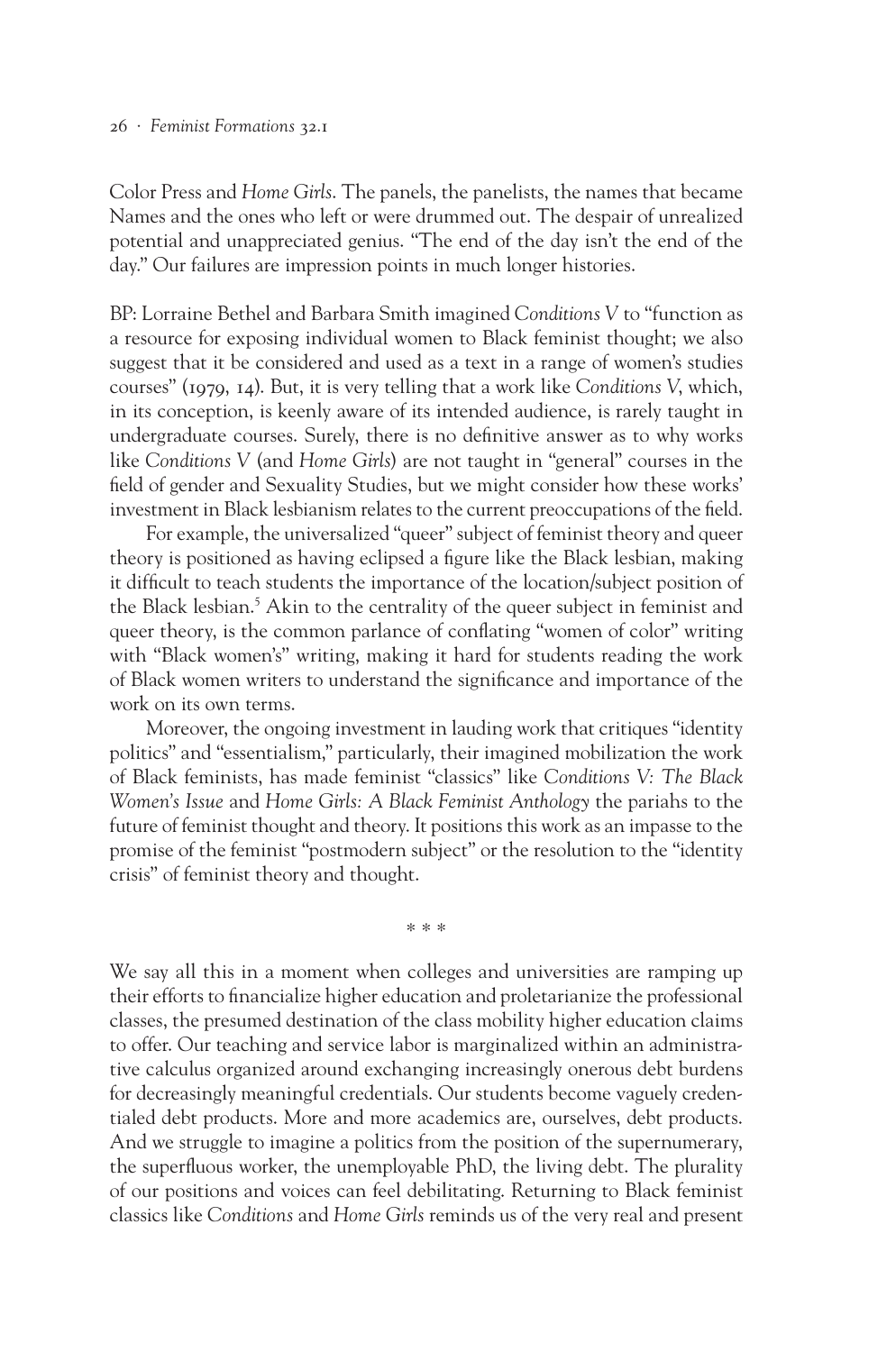danger of desiring political hegemony and compliance over struggle and resistance. To paraphrase Jennifer Nash (2014), Black feminism is always somewhere behind us or somewhere ahead of us. It's either something we've moved beyond for being identitarian, or something we're moving toward when we're moving toward multiracial democracy. Reading and teaching these "feminist classics" now means learning to inhabit the contradictory and impossible temporalities of a radicalism rooted in Black feminism. It also means reckoning with a great diversity of Black feminist voices. There are voices in the texts that are liberal in ways that don't mesh with our contemporary political vocabularies and sensibilities. There are also voices that challenge us to forge political imaginaries beyond the reduction of Black radicalism to multiracial democracy. There are voices in these texts that find possibility in contradiction, that make friends with antagonism. Like the lines in Donna Kate Rushin's poem, "The Black Goddess," (2000, 315–17) with its refrain "I am not a Black Goddess / I am a Black Woman":

There is Healing in my hands If you can hold these contra dictions in your head /in your heart

*Brittnay L. Proctor received her PhD in African American Studies from Northwestern University and is a visiting assistant professor in the Department of Gender and Sexuality Studies at the University of California–Irvine. Her research interests include Black Studies, Black popular music, Gender and Sexuality Studies, Black feminist theory, sound studies, visual culture, and performance. Her work has been published in the* Journal of Popular Music Studies*,* The Journal of Popular Culture*,*  American Literature*,* Sounding Out! *and is forthcoming in* Hyped on Melancholy.

*James Bliss is a doctoral candidate in the Program in Culture and Theory at the University of California, Irvine. His dissertation, "Nothing To Lose, The World to Gain: Insurgent Self-Writing and the Politics of Violence," links anarchist and Black radical traditions through their theorizations of terror and narrative, desire and defeat, and state violence and sexual difference. His work appears or is forthcoming in* Palimpsest*,* Signs*,* Mosaic*,* Feminist Formations, *and* Feminist Studies.

#### **Notes**

1. We note Julie Enszer's (2015) remarkable article on the history of *Conditions*, as well as her work maintaining the *Lesbian Poetry Archive* website, as an invaluable source for the history of that particular journal and the contexts out of which it emerged.

2. For an elaboration on the following question, readers might consult Lee 2000.

3. For more on black women's affective labor see Proctor 2017.

4. I'm thinking here with Stefano Harney's (2017) work on logistical capitalism, and Safiya Noble's (2018) work on the racial politics of our new algorithmic institutions.